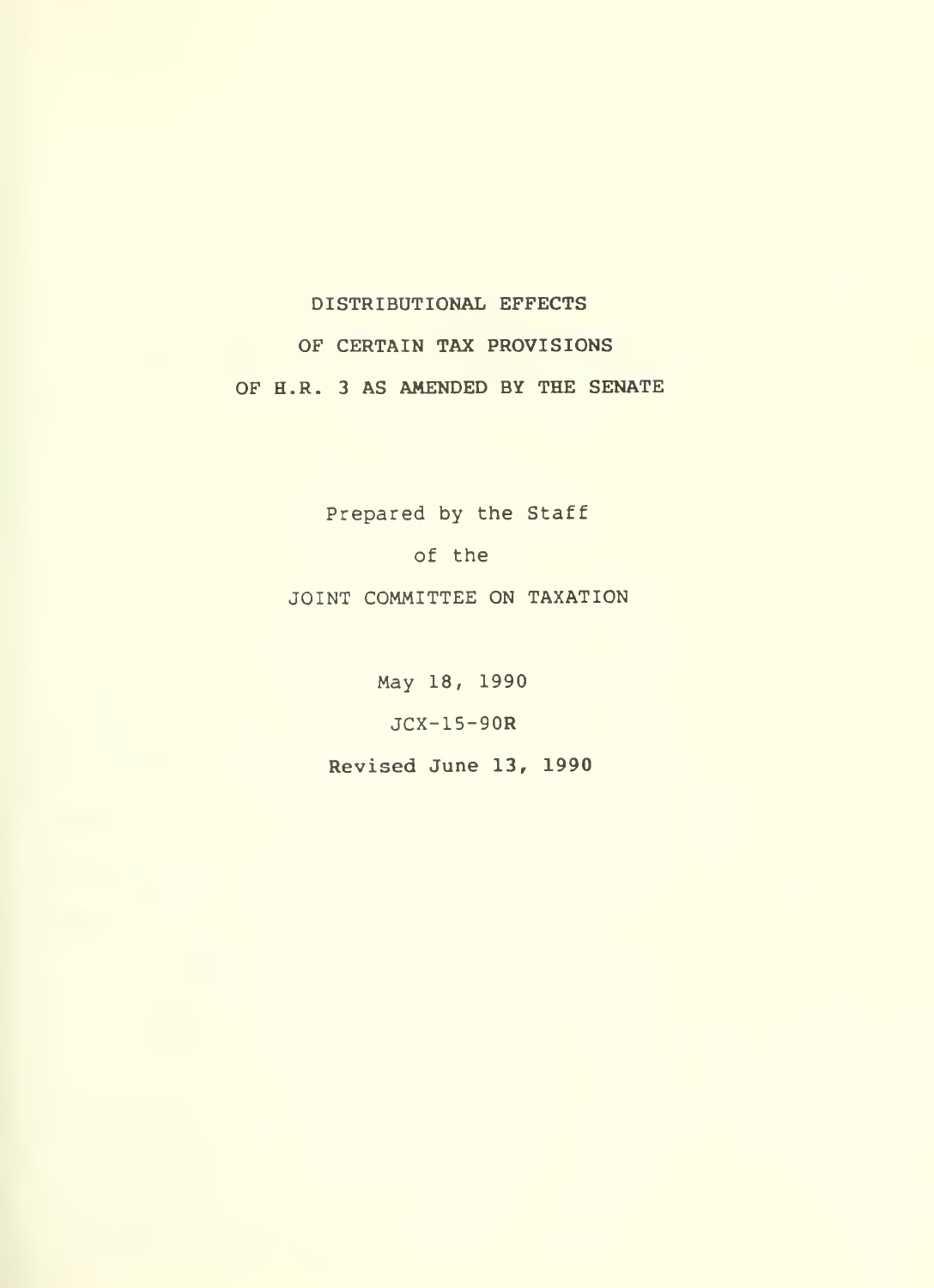#### DISTRIBUTIONAL IMPACT OF CERTAIN REVENUE-RELATED PROVISIONS OF TITLE II OF H.R. <sup>3</sup> AS AMENDED BY THE SENATE

| INCOME CLASS                | <b>RETURNS</b><br>(Thousands) | <b>AMOUNT</b><br>(Millions) | <b>AVERAGE</b><br>(Dollars) |
|-----------------------------|-------------------------------|-----------------------------|-----------------------------|
| Less than $$10,000$         | 1,480                         | $S - 745$                   | $S - 503$                   |
| $10,000 - 20,000$           | 3,992                         | $-1,481$                    | $-371$                      |
| $20,000 - 30,000$           | 869                           | $-206$                      | $-237$                      |
| $30,000 - 40,000$           | 68                            | $-23$                       | $-338$                      |
| $40,000 - 50,000$           | 8                             | $-2$                        | $-250$                      |
| $50,000 - 75,000$           | $\overline{7}$                | $-2$                        | $-286$                      |
| $75,000 - 100,000$          |                               | $-$                         |                             |
| $100,000 - 200,000$         | $\rightarrow$ $-$             | $- -$                       |                             |
| 200,000 and over            |                               |                             |                             |
| TOTALS                      | 6,424                         | $S - 2,458$                 | $S - 383$                   |
| Joint Committee on Taxation |                               |                             |                             |

Calendar Year 1990

June 13, 1990

NOTES: Distributional impact reflects the following revenuerelated provisions: Supplemental EITC, 90% refundable dependent care credit, and refundable 50% health insurance tax credit. Distributional impact is presented at 1990 income levels, as if provision was fully effective for that year. Details may not add to totals due to rounding.

The income concept used to place tax returns into classes is adjusted gross income (AGI) plus: (1) tax-exempt interest; (2) employer contributions for health plans and life insurance; (3) inside buildup on life insurance; (4) worker's compensation; (5) nontaxable social security benefits; (6) deductible contributions to individual retirement accounts; (7) the minimum tax preferences; and (8) net losses, in excess of minimum tax preference, from passive business activities.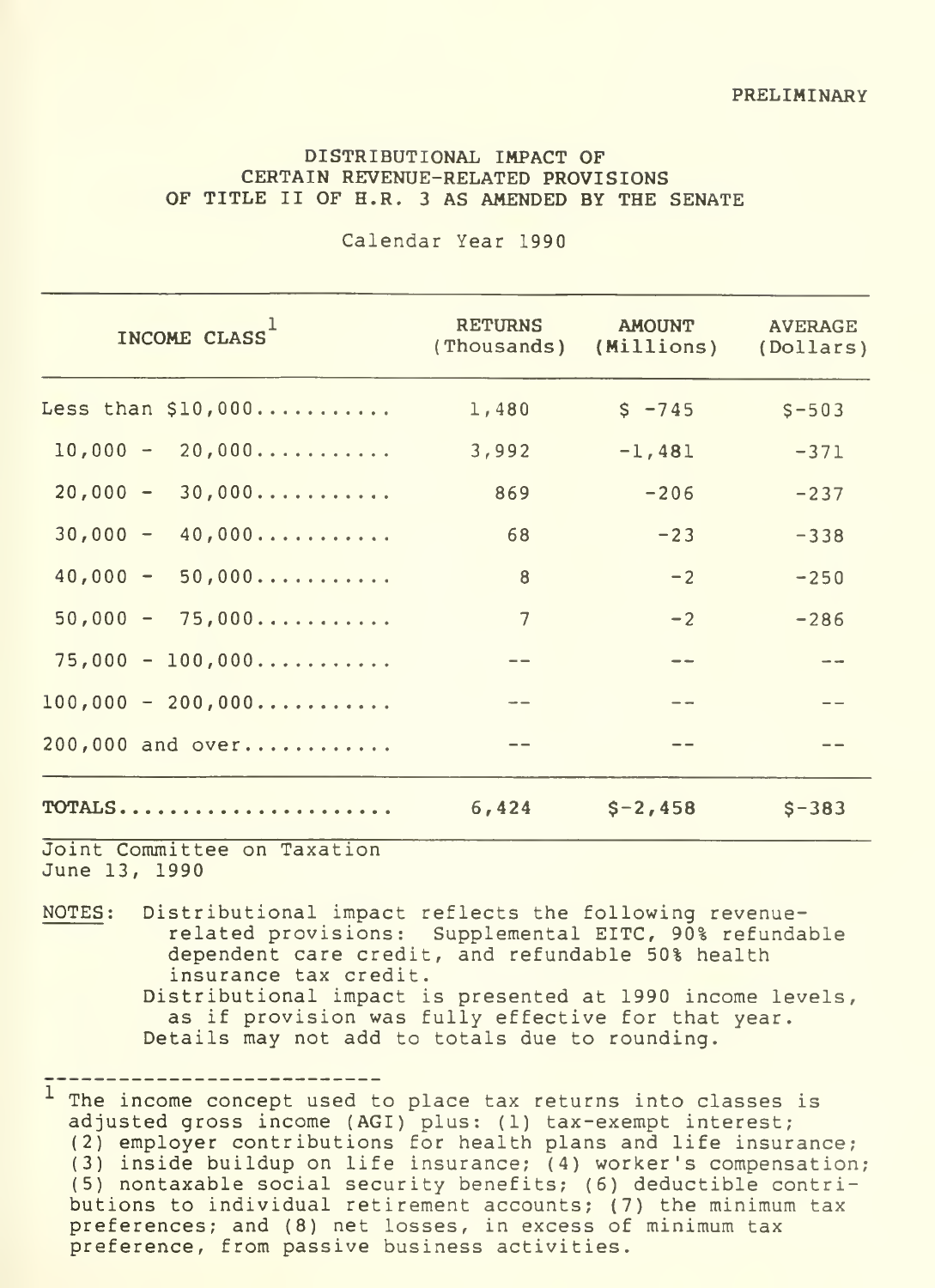### DISTRIBDTIONAL IMPACT OF THE SUPPLEMENTAL EITC OF H.R. <sup>3</sup> AS AMENDED BY THE SENATE

| INCOME CLASS <sup>1</sup>                                         | <b>RETURNS</b><br>(Thousands) | <b>AMOUNT</b><br>(Millions) | <b>AVERAGE</b><br>(Dollars) |
|-------------------------------------------------------------------|-------------------------------|-----------------------------|-----------------------------|
| Less than $$10,000$                                               | 626                           | $S - 225$                   | $S - 360$                   |
| $10,000 - 20,000$                                                 | 1,140                         | $-333$                      | $-292$                      |
| $20,000 - 30,000$                                                 | 94                            | $-25$                       | $-271$                      |
| $30,000 - 40,000$                                                 | 12                            | $-4$                        | $-312$                      |
| $40,000 - 50,000$                                                 | $\mathbf{1}$                  | 2/                          | $-149$                      |
| $50,000 - 75,000$                                                 | $ -$                          |                             | $-$                         |
| $75,000 - 100,000$                                                | $- -$                         |                             | $- -$                       |
| $100,000 - 200,000$                                               |                               |                             |                             |
| 200,000 and over                                                  |                               |                             |                             |
| $\texttt{TOTALS} \dots \dots \dots \dots \dots \dots \dots \dots$ | 1,872                         | $S-586$                     | $S - 314$                   |
| Joint Committee on Tavation                                       |                               |                             |                             |

Calendar Year 1990

Joint Committee on Tax June 13, 1990

NOTES: Distributional impact is presented at 1990 income levels, as if provision was fully effective for that year. Details may not add to totals due to rounding.

The income concept used to place tax returns into classes is adjusted gross income (AGI) plus: (1) tax-exempt interest;<br>(2) employer contributions for health plans and life insurance; (3) inside buildup on life insurance; (4) worker's compensation; (5) nontaxable social security benefits; (6) deductible contributions to individual retirement accounts; (7) the minimum tax preferences; and (8) net losses, in excess of minimum tax preference, from passive business activities.

 $2$  Loss of less than \$500,000.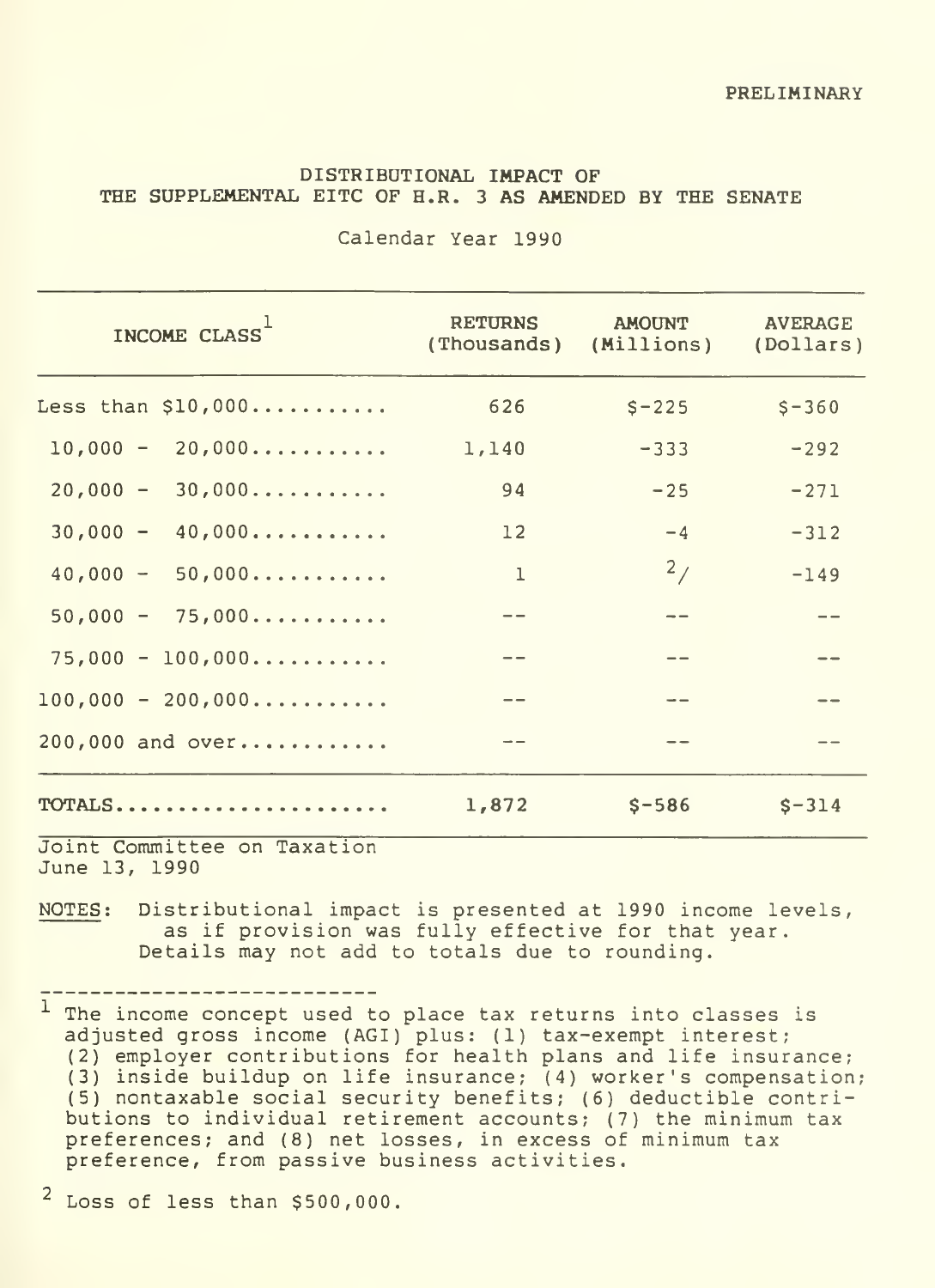#### DISTRIBOTIONAL IMPACT OF THE 90-PERCENT REFUNDABLE DEPENDENT CARE CREDIT OF H.R. <sup>3</sup> AS AMENDED BY THE SENATE

Calendar Year 1990

| INCOME CLASS                                                | <b>RETURNS</b> | <b>AMOUNT</b><br>(Thousands) (Millions) | <b>AVERAGE</b><br>(Dollars) |
|-------------------------------------------------------------|----------------|-----------------------------------------|-----------------------------|
| Less than $$10,000$                                         | 421            | $S - 302$                               | $S - 716$                   |
| $10,000 - 20,000$                                           | 1,087          | $-573$                                  | $-527$                      |
| $20,000 - 30,000$                                           | 261            | $-109$                                  | $-418$                      |
| $30,000 - 40,000$                                           | 19             | $-12$                                   | $-625$                      |
| $40,000 - 50,000$                                           | $\mathbf{1}$   | $-1$                                    | $-1,061$                    |
| $50,000 - 75,000$                                           | $\mathbf{1}$   | $-1$                                    | $-798$                      |
| $75,000 - 100,000$                                          | $- -$          | $- -$                                   | $- -$                       |
| $100,000 - 200,000$                                         |                |                                         |                             |
| 200,000 and over                                            |                |                                         |                             |
| $\texttt{TOTALS} \dots \dots \dots \dots \dots \dots \dots$ | 1,789          | $S - 997$                               | $$ - 557$                   |

Joint Committee on Taxation June 13, 1990

NOTES: Distributional impact is presented at 1990 income levels, as if provision was fully effective for that year. Details may not add to totals due to rounding.

<sup>1</sup> The income concept used to place tax returns into classes is adjusted gross income (AGI) plus: (1) tax-exempt interest; (2) employer contributions for health plans and life insurance;  $(3)$  inside buildup on life insurance;  $(4)$  worker's compensation; (5) nontaxable social security benefits; (6) deductible contributions to individual retirement accounts; (7) the minimum tax preferences; and (8) net losses, in excess of minimum tax preference, from passive business activities.